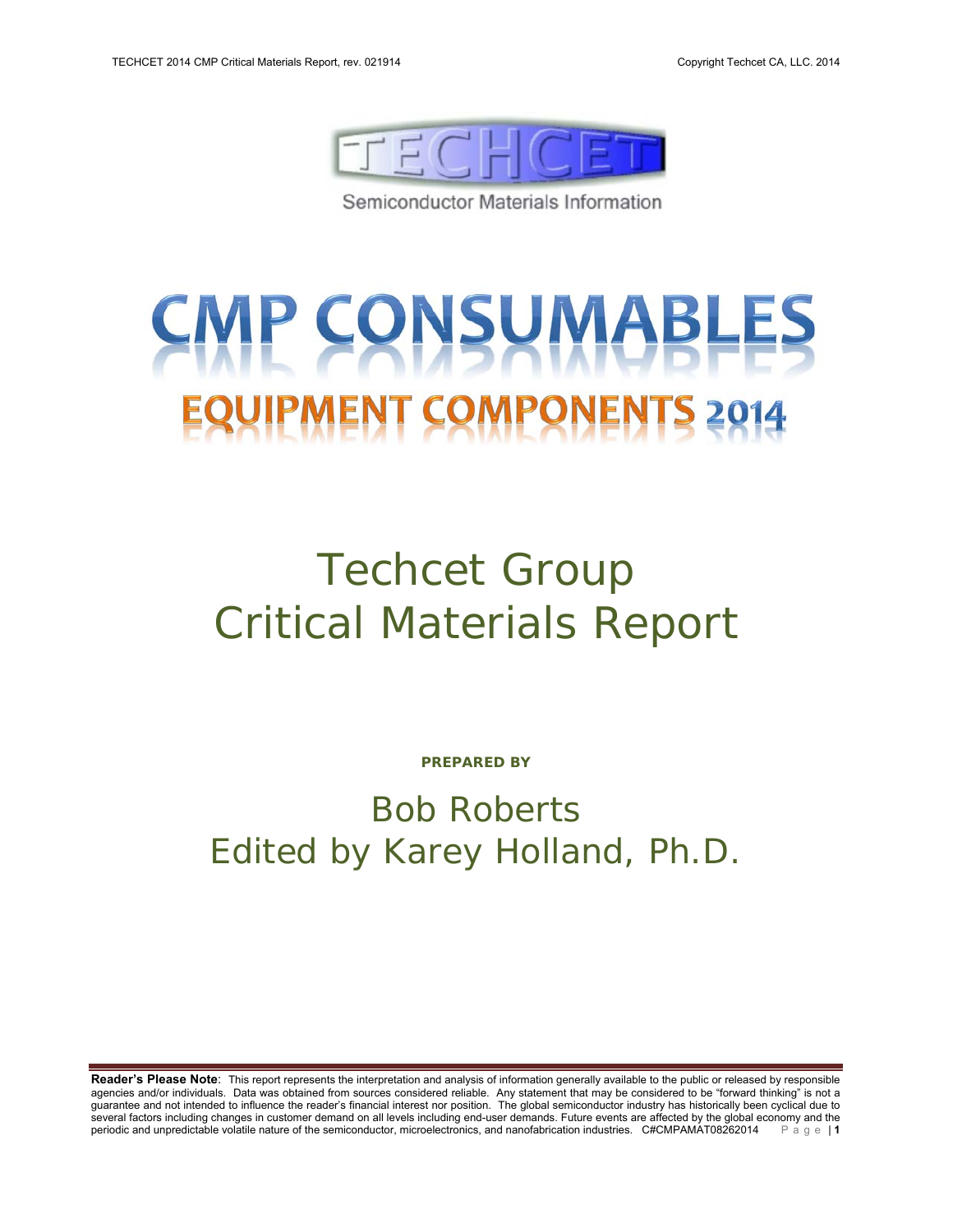## **Techcet Group Report CMP Consumables ‐ 2014**

### **MAIN TABLE OF CONTENTS:**

| 1.0 |               | <b>CMP Polishing Pad Conditioner Suppliers</b>                                                    |
|-----|---------------|---------------------------------------------------------------------------------------------------|
|     | 1.1           | <b>CMP Polishing Pad Conditioner Suppliers - List</b>                                             |
|     | 1.2           | <b>Executive Summary</b>                                                                          |
|     | 1.3           | <b>Business Environment</b>                                                                       |
|     | 1.4           | <b>Company Profiles of CMP Polishing Pad Conditioner Suppliers</b>                                |
|     | 1.5           | Other Companies related to this Market Segment                                                    |
| 2.0 |               | <b>CMP Post-CMP PVA Brushes</b>                                                                   |
|     | 2.1           | <b>CMP Post-CMP PVA Brush Suppliers - List</b>                                                    |
|     | 2.2           | <b>Executive Summary</b>                                                                          |
|     | 2.3           | <b>Business Environment</b>                                                                       |
|     | 2.4           | <b>Company Profiles of CMP PVA Brush Suppliers</b>                                                |
|     | $2.5\,$       | <b>Other Companies Related to this Market Segment</b>                                             |
| 3.0 |               | <b>CMP Polishing Slurry Filter Suppliers</b>                                                      |
|     | 3.1           | <b>CMP Polishing Slurry Filter Suppliers - List</b>                                               |
|     | 3.2           | <b>Executive Summary</b>                                                                          |
|     | 3.3           | <b>Business Environment</b>                                                                       |
|     | 3.4           | <b>Company Profiles of CMP Slurry Filter Suppliers</b>                                            |
|     | $3.5\,$       | <b>Other Companies Related to this Market Segment</b>                                             |
| 4.0 |               | <b>CMP Wafer Carrier Retaining Rings</b>                                                          |
|     | 4.1           | <b>CMP Wafer Carrier Retaining Ring Suppliers - List</b>                                          |
|     | 4.2           | <b>Executive Summary</b>                                                                          |
|     | 4.3           | <b>Business Environment</b>                                                                       |
|     | 4.4           | <b>Company Profiles of CMP Retaining Ring Suppliers</b>                                           |
|     | 4.5           | <b>Other Companies Related to this Market Segment</b>                                             |
| 5.0 |               | <b>Post-CMP Cleaning Chemistries</b>                                                              |
|     | 5.1           | Post-CMP Cleaning Chemistries Suppliers - List                                                    |
|     | 5.2           | <b>Executive Summary</b>                                                                          |
|     | 5.3           | <b>Business Environment</b>                                                                       |
|     | 5.4           | <b>Company Profiles of Post-CMP Cleaning Chemistries</b>                                          |
|     |               | <b>Suppliers</b>                                                                                  |
|     | $5.5^{\circ}$ | <b>Other Companies Related to this Market Segment</b>                                             |
| 6.0 |               | <b>CMP Support Products and Services Suppliers</b>                                                |
|     | 6.1           | <b>CMP Support Products and Services Suppliers - List</b>                                         |
|     | 6.2           | <b>Executive Summary</b>                                                                          |
|     | 6.3<br>6.4    | <b>Business Environment</b><br><b>Company Profiles of Support Products and Services Suppliers</b> |
|     |               |                                                                                                   |
| 7.0 | 6.5           | Other Companies related to this Market Segment<br><b>University Programs</b>                      |
| 8.0 |               | <b>CMP Equipment Suppliers</b>                                                                    |
|     | 8.1           | <b>CMP Equipment Suppliers - List</b>                                                             |
|     | 8.2           | <b>Executive Summary</b>                                                                          |
|     | 8.3           | <b>Business Environment</b>                                                                       |
|     | 8.4           | <b>Company Profiles of CMP Equipment Suppliers</b>                                                |
|     | 8.5           | <b>Other Companies Related to this Market Segment</b>                                             |
| 9.0 |               | <b>CMP Process Flows</b>                                                                          |
|     | 9.1           | <b>FEOL</b>                                                                                       |
|     |               | 9.1.1<br>STI                                                                                      |
|     |               |                                                                                                   |

**Reader's Please Note**: This report represents the interpretation and analysis of information generally available to the public or released by responsible agencies and/or individuals. Data was obtained from sources considered reliable. Any statement that may be considered to be "forward thinking" is not a guarantee and not intended to influence the reader's financial interest nor position. The global semiconductor industry has historically been cyclical due to several factors including changes in customer demand on all levels including end-user demands. Future events are affected by the global economy and the periodic and unpredictable volatile nature of the semiconductor, microelectronics, and nanofabrication industries. C#CMPAMAT08262014 Page | **2**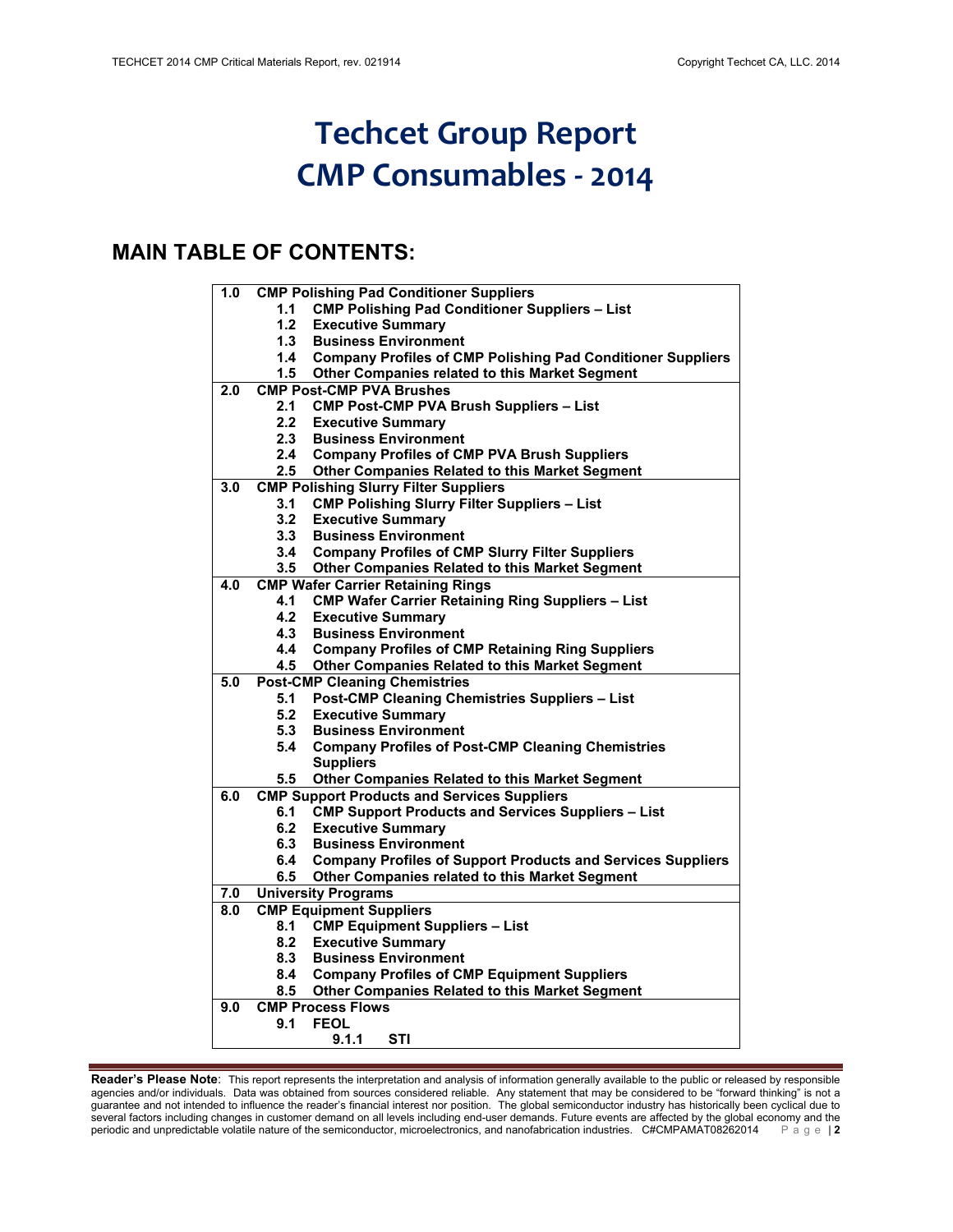|     | 9.1.2       | <b>Pre-Metal Dielectric</b>             |
|-----|-------------|-----------------------------------------|
|     | 9.1.3       | <b>Poly Open Polish for Metal Gates</b> |
|     | 9.1.4       | <b>Aluminum for Metal Gates</b>         |
|     | 9.1.5       | <b>Tungsten Contacts</b>                |
|     | 9.1.6       | <b>Poly Contacts</b>                    |
| 9.2 | <b>BEOL</b> |                                         |
|     | 9.2.1       | Copper                                  |
|     | 9.2.2       | <b>Copper Barrier</b>                   |
|     | 9.2.3       | Tungsten                                |
|     | 9.2.4       | ILD                                     |
| 9.3 | TSV         |                                         |
|     | 9.3.1       | <b>TSV Front Side</b>                   |
|     | 9.3.2       | <b>TSV Back Side</b>                    |

#### **MAIN TABLE OF FIGURES**

| 4.0              | <b>CMP Conditioners</b>    |                  |                                  |         |                          |
|------------------|----------------------------|------------------|----------------------------------|---------|--------------------------|
|                  |                            | 4.1              | <b>Conditioner Market Share</b>  |         |                          |
|                  |                            | $\overline{4.2}$ | <b>Kinik conditioner</b>         |         |                          |
|                  |                            | 4.3              | <b>Saesol conditioners</b>       |         |                          |
|                  |                            | 4.4              | <b>3M</b> conditioner            |         |                          |
|                  |                            | 4.5              | <b>3M Trizact conditioner</b>    |         |                          |
|                  |                            | 4.6              | 3M B5-M990                       |         |                          |
|                  |                            | $\overline{4.7}$ | 3M B75-2990                      |         |                          |
| 5.0              | <b>CMP PVA Brushes</b>     |                  |                                  |         |                          |
|                  |                            | 5.1              | <b>PVA Brush Market</b>          |         |                          |
|                  |                            |                  | <b>Shares</b>                    |         |                          |
|                  |                            | 5.2              | <b>PVA Brushes</b>               |         |                          |
|                  |                            | 5.3              | <b>PVA Brushes</b>               |         |                          |
|                  |                            | 5.4              | <b>Entegris Brushes</b>          |         |                          |
| 6.0              | <b>CMP Slurry Filters</b>  |                  |                                  |         |                          |
|                  |                            | 6.1              | <b>CMP Filter Market Shares</b>  |         |                          |
|                  |                            | 6.2              | <b>Large Particle Counts</b>     |         |                          |
|                  |                            | 6.3              | Depth Filter - Flow Path         |         |                          |
|                  |                            | 6.4              | Depth Filter - multilayer        |         |                          |
|                  |                            | 6.5              | Depth Filter - PALL              |         |                          |
|                  |                            | 6.6              | <b>Membrane Filter - Path</b>    |         |                          |
|                  |                            | 6.7              | <b>Membrane Filter-Millipore</b> |         |                          |
|                  |                            | 6.8              | How Slurry is Made-              |         |                          |
|                  |                            |                  | filters                          |         |                          |
| 7.0              | <b>CMP Retaining Ring</b>  |                  |                                  |         |                          |
| $\overline{8.0}$ | <b>Cleaning Chemistry</b>  |                  |                                  |         |                          |
|                  |                            | 8.1              | <b>P-CMP Market Shares</b>       |         |                          |
|                  |                            | 8.2              | <b>Dendrite formation</b>        |         |                          |
| 9.0              | <b>Support/Services</b>    |                  |                                  |         |                          |
| 10.0             | <b>University Programs</b> |                  |                                  |         |                          |
| 11.0             | Equipment                  |                  |                                  |         |                          |
|                  |                            | 11.1             | <b>Equipment Market</b>          |         |                          |
|                  |                            |                  | <b>Shares</b>                    |         |                          |
|                  |                            | 11.2             | Ebara F*REX 300                  |         |                          |
|                  |                            | 11.3             | Ebara polishing chamber          |         |                          |
|                  |                            | 11.4             | <b>AMAT Reflexion LK</b>         |         |                          |
|                  |                            | 11.5             | <b>AMAT Reflexion GT</b>         |         |                          |
|                  |                            | 11.6             | Mfg. by Wafer Size               |         |                          |
|                  |                            | 11.7             | <b>Brush Cleaner Mkt. Share</b>  |         |                          |
| 12.0             | <b>CMP Process Flows</b>   |                  |                                  |         |                          |
|                  |                            | 12.1             | <b>Corollary to Moore's Law</b>  |         |                          |
|                  |                            |                  |                                  | 12.1.1  | <b>STI Process</b>       |
|                  |                            |                  |                                  | 12.1.2a | 1 <sup>st</sup> Gen HkMG |
|                  |                            |                  |                                  |         |                          |

**Reader's Please Note**: This report represents the interpretation and analysis of information generally available to the public or released by responsible agencies and/or individuals. Data was obtained from sources considered reliable. Any statement that may be considered to be "forward thinking" is not a guarantee and not intended to influence the reader's financial interest nor position. The global semiconductor industry has historically been cyclical due to several factors including changes in customer demand on all levels including end-user demands. Future events are affected by the global economy and the periodic and unpredictable volatile nature of the semiconductor, microelectronics, and nanofabrication industries. C#CMPAMAT08262014 Page | **3**